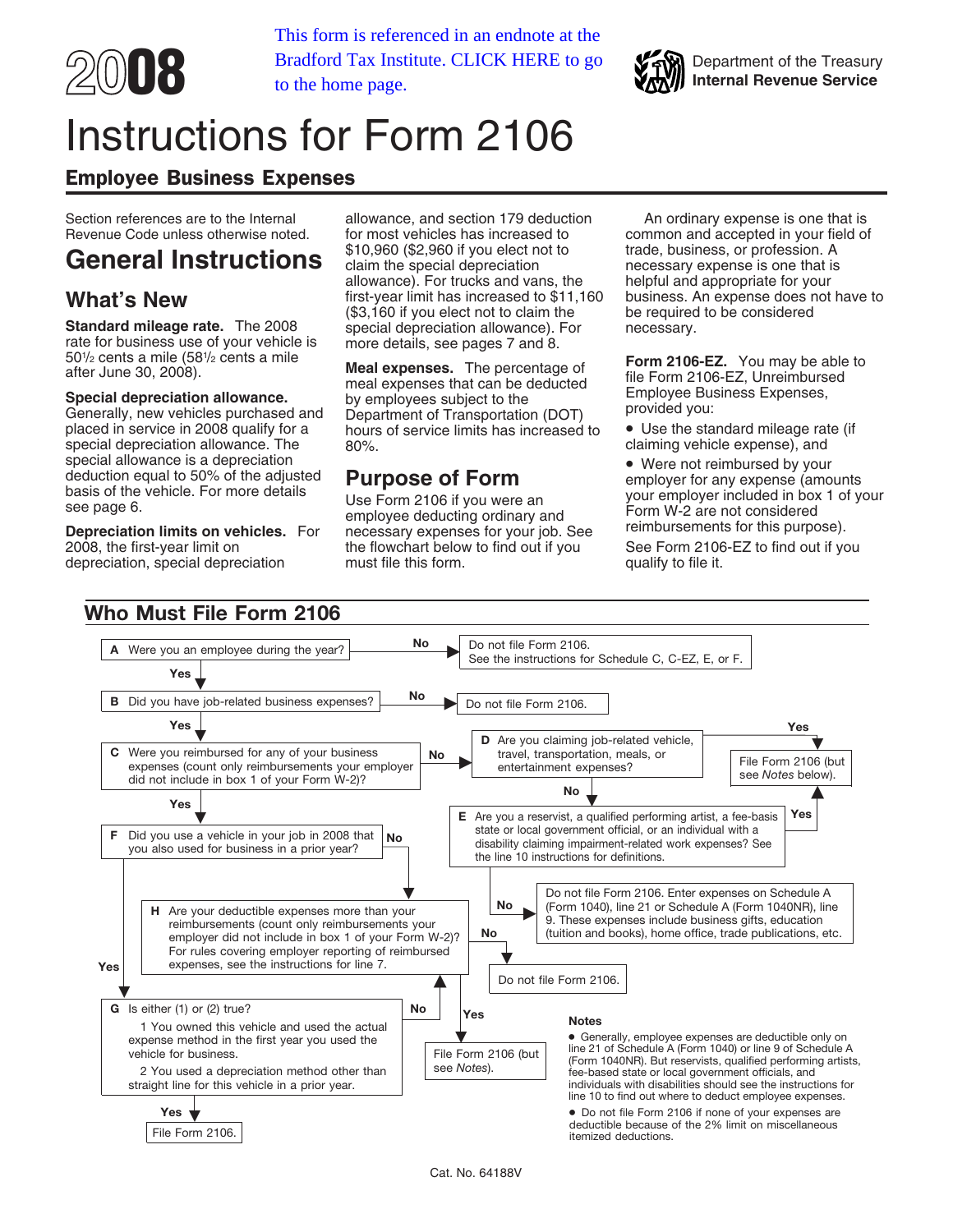You cannot deduct expenses for travel<br>
(including meals unless you used the<br>
if you were a rural mail carrier and<br>
standard meal allowance),<br>
standard meal allowance),<br>
entertainment, gifts, or use of a car or<br>
there inseq

business expenses, see: line 7.<br>● Pub. 463, Travel, Entertainment, Gift, and the 7.

treated as paid under an accountable claim a travel expense deduction. For plan, your employer should not include more details on the definition of a tax

were an employee of the United States home for any period of temporary<br>Postal Service (USPS) who performed employment of more than 1 year.

and the amounts paid by the USPS as<br>an equipment maintenance allowance disciple is traveling in temporary<br>an equipment maintenance allowance disciple and the USPS as<br>an equipment maintenance allowance discusses for meals<br>a have been paid under the 1991 **Incidental expenses.** The term Employees cannot deduct car loan collective bargaining agreement "incidental expenses" means: interest. collective bargaining agreement "incidental expenses" means: interest.

of Form 2106. Enter your total vehicle and the directental expenses do not include<br>expenses from line 29 on line 1 and the expenses for laundry, cleaning and<br>amount of your qualified and pressing of clothing, lodging taxes **Additional Information**<br>For more details about employee preimbursements in column A on For more details about employee reimbursements in column A on the costs of telegrams or telephone<br>business expenses, see:<br> $\frac{1}{2}$  line 7.

Providers).<br>● Pub. 946, How To Depreciate and from work are not deductible. See can use this method only if you did network of Pub. 946, How To Depreciate • Pub. 946, How To Depreciate and from work are not deductible. See can use this method only if you did not Property.<br>Property. The line 15 instructions on page 4 for pay or incur any meal expenses. You the line 15 instructions on page 4 for

Specific Instructions<br>
Expecific last the standard meal allowance<br>
Specific Instructions overnight travel away from your tax<br>
Part I—Employee expenses for meals and entertainment.<br>
Part I—Employee expenses for meals and en

**Reimbursements**<br>
Fill in all of Part I if you were<br>
reimbursed for employee business<br>
to the post of duty regardless of<br>
to your expenses, complete steps 1<br>
to your expenses, complete steps 1<br>
to you do not have a regular expenses.<br> **Step 1—Enter Your** Step is the place where you regularly live. If the place where you regularly live. If the place where you regularly live. If the place where you regularly live. If the place where you do not you do not have a regular or a main claiming a section 179 deduction<br>place of business or post of duty and cellular telephone or other similar<br>**Line 1.** If you were a rural mail carrier, there is no place where you regular you can treat the amount of qualified live, you are considered an itinerant (a computer, etc., see Form 4562,<br>
reimbursement you received as the transient) and your tax home is Depreciation and Amortization, to figure<br>
amo wherever you work. As an itinerant, you the depreciation and section 179<br>are never away from home and cannot deduction to enter on Form 2106, Because the qualified reimbursement is are never away from home and cannot deduction deduction for the 4.

Generally, you cannot deduct any form 1040, line 23, or Form 1040.<br>You were a rural mail carrier if you expenses for travel away from your tax line 24, or (b) tuition and fees you<br>The an employee of the United States home Postal Service (USPS) who performed employment of more than 1 year.<br>Services involving the collection and However, this 1-year rule does not<br>delivery of mail on a rural route. apply for a temporary period in which instead delivery of mail on a rural route. apply for a temporary period in which<br> **Qualified reimbursements.** These you were a federal employee certified Form 8863, Education Credits, for<br>
are the amounts paid by the USPS as by th

Record **keeping** (adjusted for changes in the Consumer • Fees and tips given to porters,<br>Price Index since 1991). baggage carriers, bellhops, hotel<br>maids, stewards or stewardesses and<br>maids, stewards or stewardesses and

• Pub. 463, Travel, Entertainment, Gift,<br>
and Car Expenses.<br>
• Pub. 529, Miscellaneous Deductions.<br>
• Pub. 587 Business Use of Your and received a qualified incidental expenses only. The amount<br>
• Pub. 587 Business Use of and Car Expenses.<br>■ Pub. 529, Miscellaneous Deductions.<br>■ Pub. 587, Business Use of Your of the standard mileage rate.<br>Home (Including Use by Daycare the standard mileage rate. incidental expenses paid or incurred for the definition of commuting.<br>
use the standard meal allowance<br>
use the standard meal allowance

**Fart I—Employee** expenses for meals and entertainment. expenses not listed on any other line on **Business Expenses and** For more details, including limits, see this form. Include expenses for business gifts, education (tu

Line 1. If you were a rural mail carrier, there is no place where you regularly telecommunications equipment, a home you can treat the amount of qualified live, you are considered an itinerant (a computer, etc., see Form 4

plan, your employer should not include more details on the definition of a tax bo not include on line 4 any (a)<br>the amount of reimbursement in your home, see Pub. 463. educator expenses you deducted on<br>income. Generally, y

**TIP**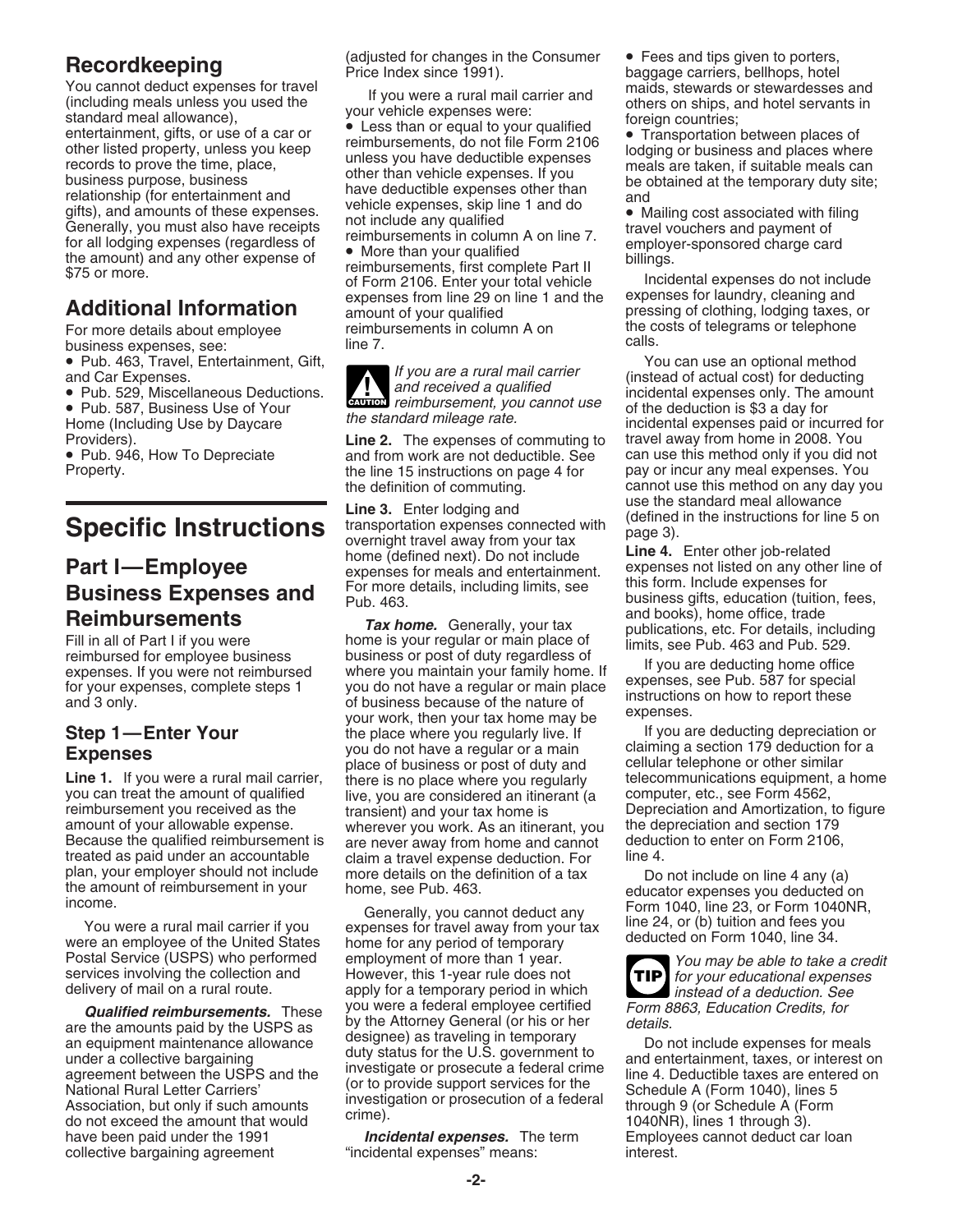**Note.** If line 4 is your only entry, do not **Step 2—Enter Reimbursement Allocation**<br> **Reimbursement Allocation**<br> **Reimbursement Allocation**<br> **Reimbursement Allocation** complete Form 2106 unless you are **Worksheet Reimbursements Received** claiming: (keep for your records)

enter your expenses directly on business expenses that were not on line 2 that was your total<br>Schedule A (Form 1040), line 21 (or included as wages on Form W-2 expense for meals and<br>Schedule A (Form 1040NR), line 9). becau

substantiation requirements.<br> **Line 5.** Enter your allowable meals<br>
and entertainment expense. Include<br>
meals while away from your tax home for your expenses, the payments (rounded to three places).................

**Standard meal allowance.** Instead<br>of actual cost, you may be able to claim<br>the standard meal allowance for your<br>daily meals and incidental expenses <br>**COLUME ALTER COLUME ALTER COLUME ALTER COLUME ALTER COLUME ALTER COLUME** (M&IE) while away from your tax home return, any payment not spent (or overnight. Under this method, instead considered of keeping records of your actual meal expenses. of keeping records of your actual meal expenses. **Step 3—Figure Expenses** expenses, you deduct a specified<br>amount, depending on where you amount, depending on where you if these payments were incorrectly **(Form 1040 or Form 1040NR)**<br>travel. However, you must still keep included in box 1, ask your employer **Line 9.** Generally, you can deduct only<br>records to p

The standard meal allowance is the<br>
federal M&IE rate. For most small<br>
localities in the United States, the 2008<br>
interaction of the accumulation of the same since of the DOT hours of<br>
interaction of the SA, the accumulati January 1, 2008—September 30, 2008.<br>
Lanuary 1, 2008—September 30, 2008.<br>
Select "2009" for the period October 1, the Federal Government and you can apply the rates in effect and october 31, 2008. However, verified the tim

and transportation workers.

# • Performing-arts-related business **From Your Employer for**

expenses as a qualified performing<br>
artist,<br>
• Expenses for performing your job as<br>
a fee-basis state or local government<br>
official, or<br>
• Impairment-related work expenses<br>
as an individual with a disability.<br>
• Impairmen See the line 10 instructions that  $\begin{array}{ccc}\n\text{See the line 10 instructions that} & \text{``L'' in box 12 of Form W-2. Amounts} \\
\text{begin on this page for definitions. If you are not required to file Form 2106, either your expenses directly on\n\end{array}\n\begin{array}{ccc}\n\text{we have a 10 instructions. If you can be included in the image and the image.\n\end{array}\n\begin{array}{ccc}\n\text{we have a 10 instructions. If you can be included in the image.\n\end{array}\n\begin{array}{ccc}\n\text{we have a 10 instructions. If you can be included in the image.\n\end{array}\n\$ Schedule A (Form 1040NR), line 9). because the expenses met s<br>substantiation requirements.

overnight and other business meals should not be included in box 1 of your **5.** Multiply line 1 by line 4. Enter and entertainment. Form W-2 if, within a reasonable period of time, you: in Column B, line 7 . . . . . . . <u>. . . . . . . .</u>

See Pub. 463 for details on how to expenses, you must allocate the *Ministers.* Before entering your figure your deduction using the expenses on line 10, you must reimbursement so that you know how total expenses on line 10, you must retandard meal allowance, including much to enter in Column A and Column reduce them by t standard meal allowance, including much to enter in Column A and Column reduce them by the amount allocable to<br>special rules for partial days of travel B of line 7. Use the following worksheet your tax-free allowance(s). S B of line 7. Use the following worksheet your tax-free allowance(s).<br>to figure this allocation. B of 17 for more information.

- 
- 
- 
- 
- 
- 

records to prove the time, place, and for a corrected Form W-2. **1999.** Generally, you can deduce<br>business purpose of your travel.<br>**1999.** The Subsiness meal and entertainment expenses, including

For locations outside the continental<br>
United States, the applicable rates are<br>
published each month. You can find<br>
these rates on the Internet at *www.*<br> *Allocating your reimbursement.* If<br>
the special rules should be en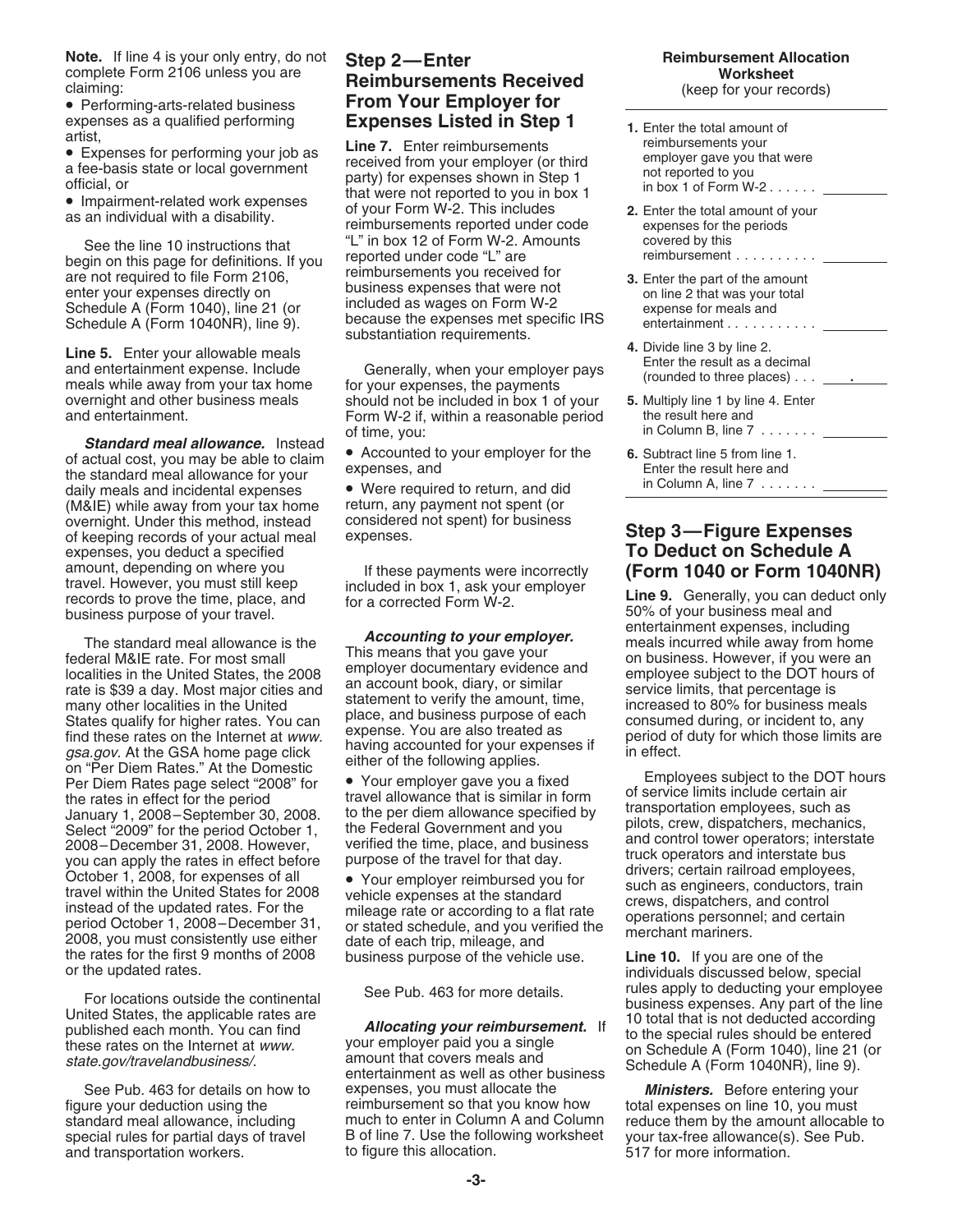member of the reserves on Form 1040,<br>
line 24, and attach Form 2106 to your<br>
return. These reserve-related travel<br>
expenses are deductible whether or not<br>
you itemize deductions. See Pub. 463<br>
for additional details on how

*government official.* You are a **Expenses** *Change from personal to* subdivision of a state and are mileage rate and the actual expense the change to business use, multiply compensated, in whole or in part, on a method. You can use the standard the percentage you figured by the compensated, in whole or in part, on a method. You can use the sta<br>fee basis. mileage rate for 2008 only if:

line 10 amount attributable to the standard mileage rate for the first year line 15. Enter your average daily<br>expenses you incurred for services you placed the vehicle in service, or **Line 15.** Enter your average daily expenses you incurred for services you placed the vehicle in service, or **Line 15.** Enter your average daily<br>performed in that job in the total on **•** You leased the vehicle and are using round trip commuting distance. If 2106 to your return. These employee lease period (except the period, if any, business expenses are deductible before 1998).

1. Performed services in the vehicle.<br>
performing arts as an employee for at If you have the option of using either • You have at least one regular work<br>
least two employers during the tax year, the standard mileage rate o

file a joint return, you must figure **Section A—General** same trade or business, regardless of requirements (1), (2), and (3) **Section A—General** requirements (1), (2), and (3) separately for both you and your **Information** separately for both you and your **Information**<br>spouse. However, requirement (4) If you used two vehicles for business **ine 16** If you do not know the total

*Armed Forces reservist (member* expenses are deductible whether or not later convert it to business use, the *of a reserve component).* You are a you itemize deductions. The vehicle is treated as placed in service

member of a reserve component of the **Disabled employee with**<br>
Armed Forces of the United States if **impairment-related work expenses.** Wou are in the Army Navy, Marine<br>
Syou are in the Army Navy, Marine<br>
Corps, Air Force,

There are two methods for computing<br>vehicle expenses — the standard

If you qualify, include the part of the • You owned the vehicle and used the vehicle for business 10 amount attributable to the standard mileage rate for the first year result by 12.

performed in that job in the total on • You leased the vehicle and are using round trip commuting distance. If you<br>Form 1040, line 24, and attach Form the standard mileage rate for the entire went to more than one work loc Form 1040, line 24, and attach Form the standard mileage rate for the entire went to more than  $\frac{1}{2106}$  to your return. These employee lease period (except the period, if any, figure the average.

whether or not you itemize deductions. You cannot use actual expenses for is travel between your home and a<br>Qualified performing artist. You a leased vehicle if you previously used work location. However, travel that are a qualified performing artist if you: the standard mileage rate for that meets any of the following condit<br>The formuling vehicle.

Least two employers during the tax year,<br>
2. Received from at least two of<br>
those employers wages of \$200 or your expenses both ways to find the<br>
the same trade or business, regardless<br>
the same trade or business, regardle

spouse. However, requirement (4) If you used two vehicles for business **Line 16.** If you do not know the total applies to the combined adjusted gross during the year, use a separate column actual miles you used your vehicl ome or both you and your spouse. In Sections A, C, and D for each and commuting during the year, figure the vehicle. If you used more than two amount to enter on line 16 by vehicle. If you used more than two amount to ente include the part of the line 10 amount vehicles, complete and attach a second multiplying the number of days during attributable to performing-arts-related Form 2106, page 2.

expenses in the total on Form 1040, **Line 11.** Date placed in service is commuting by the average daily round line 24 (or Form 1040NR, line 34), and generally the date you first start using trip commuting distance in miles.<br>attach Form 2106 to your return. Your your vehicle. However, if you first start However, if you converted yo your vehicle. However, if you first start However, if you converted your vehicle performing-arts-related business using your vehicle for personal use and during the year from personal to

these expenses.<br>**Part II—Vehicle Line 14.** Divide line 13 by line 12 to<br>**Expanses Line 14.** Divide line 13 by line 12 to<br>**Expanses** Fact **Figure your business use percentage.**<br>**Figure your business use percentage.**<br>*Change from personal to* 

employed by a state or political vehicle expenses—the standard 12 the total number of miles driven after expense<br>subdivision of a state and are mileage rate and the actual expense the change to business use, multiply fee basis.<br>If you gualify include the next of the section of Nou owned the vehicle and used the vehicle for business and divide the

business expenses are deductible before 1998). *Commuting.* Generally, commuting **Qualified performing artist**. You a leased vehicle if you previously used work location. However, travel that a meets any of the following conditions is

Experience the energy of the property. The more per employer, the performing the section of the distance. Generally, a temporary when completing Form 2106, fill in only work location is one where your expenses attributable

business under section 280A(c)(1)(A)<br>In addition, if you are married, you must<br>for more information on the (for purposes of deducting expenses for<br>file a joint return unless you lived apart<br>from your spouse for all of 2008

attributable to performing-arts-related roll  $\mathsf{P}^{\mathsf{O}(\mathsf{H})}$  z  $\mathsf{I}^{\mathsf{O}(\mathsf{H})}$  be  $\mathsf{I}^{\mathsf{O}(\mathsf{H})}$  and  $\mathsf{I}^{\mathsf{O}(\mathsf{H})}$  be year that you used each vehicle for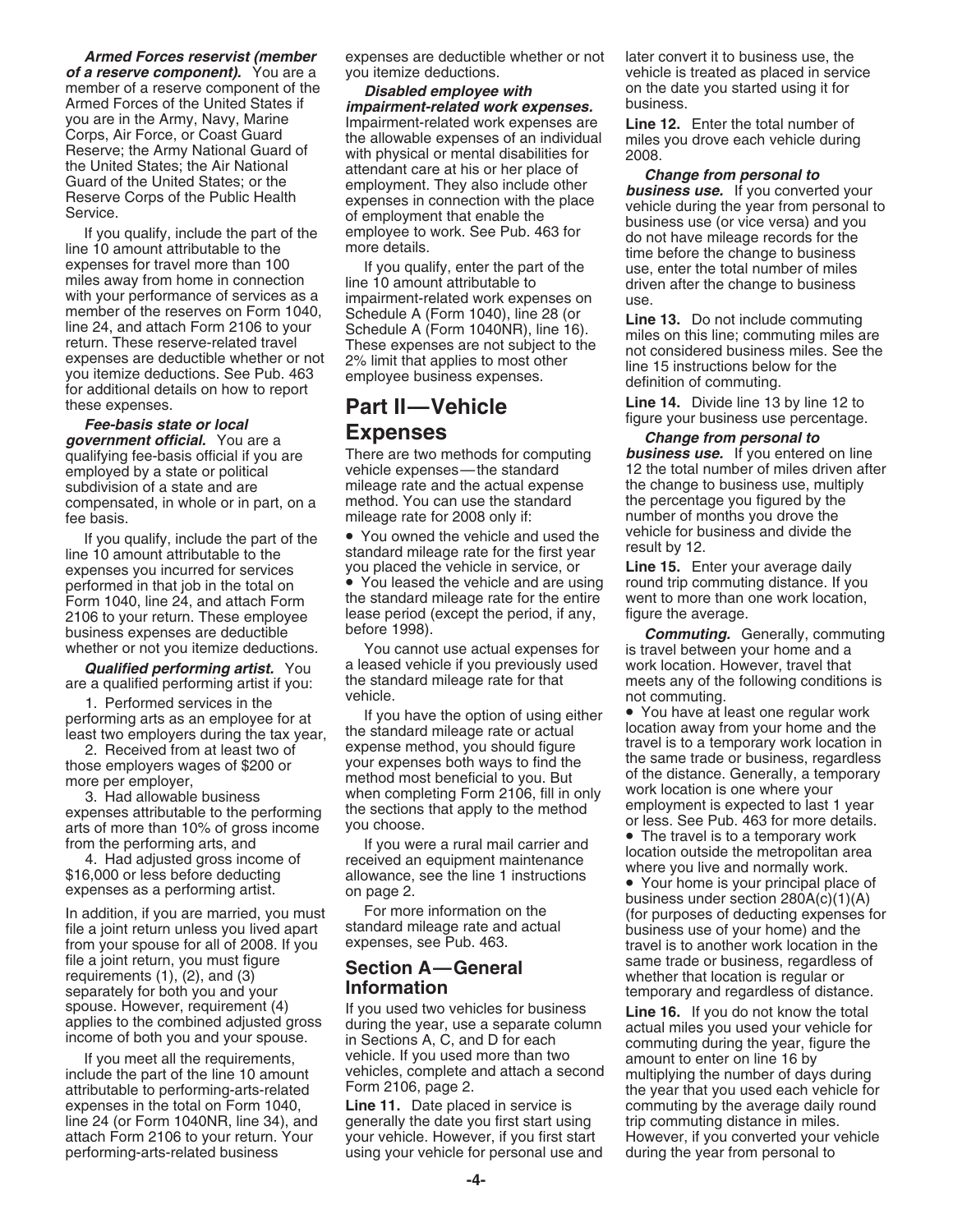business use (or vice versa), enter your **Passenger Automobile** number of years. In some cases, you commuting miles only for the period you **(Except Trucks and Vans)** can elect to claim a special depreciation drove your vehicle for business. Allows are section and the section of the section of the section of the section

## **Mileage Rate**

instead, but you must use straight line at the time of the trade-in. The 1997 or 1998 .............. 15,800

**Section C—Actual Expenses** Line 25. If during 2008 your employer<br>
Line 23. Enter your total annual<br>
expenses for gasoline, oil, repairs, use and included 100% of its annual<br>
insurance, tires, license plates, and<br>
lease va

**Line 24a.** If during 2008 you rented or depreciation deduction, enter the total **Line 30.** Enter the vehicle's actual leased instead of using your own of the following amounts.<br>
vehicle, enter the cost of renting. Also, <br>
pappreciation allocable to your basis by any prior year's depreciation. vehicle, enter the cost of renting. Also,  $\bullet$  Depreciation allocable to your basis by any prior year's depreciation.<br>
include on this line any temporary vehicle(s) (from Form 4562. line 28). However, you must reduce your rentals, such as when your car was vertile as a section 179 deduction allocable by any deductible casualty loss,<br>being repaired, except for amounts to your vehicle(s) (from Form 4562, line deduction for clean-fuel vehicle,

term of 30 days or more, you may have **Section D—Depreciation of** you claimed. Increase your basis by to reduce your deduction for vehicle any sales tax paid (unless you lease payments by an amount called **Vehicles** deduct lease payments by an amount called the inclusion amount. You may have an Depreciation is an amount you can purchased your vehicle) and any<br>inclusion amount for a passenger deduct to recover the cost or other substantial improvements to your inclusion amount for a passenger deduct to recover the cost or other substantial inclusion automobile if:<br>basis of your vehicle over a certain vehicle. automobile if:  $\qquad \qquad$  basis of your vehicle over a certain

| <b>Section B-Standard</b><br><b>Mileage Rate</b><br>You may be able to use the standard | The lease term<br>began in: | And the vehicle's<br>fair market value on<br>the first day of the | lease exceeded: | 179, part of the cost of your vehicle in<br>the year of purchase. For details, see<br>Pub. 463.                          |
|-----------------------------------------------------------------------------------------|-----------------------------|-------------------------------------------------------------------|-----------------|--------------------------------------------------------------------------------------------------------------------------|
| mileage rate instead of actual expenses<br>to figure the deductible costs of            |                             |                                                                   |                 | Vehicle trade-in. If you traded one<br>vehicle (the "old vehicle") in on another<br>vehicle (the "new vehicle") in 2008, |
| operating a passenger vehicle.<br>including a van, sport utility vehicle                | $2007$ 15,500               |                                                                   |                 | there are two ways you can treat the                                                                                     |
| (SUV), pickup, or panel truck.                                                          | $2005$ or $2006$            |                                                                   | 15.200          | transaction.                                                                                                             |
| If you want to use the standard<br>mileage rate for a vehicle you own, you              | 2004                        |                                                                   | 17,500          | 1. You can elect to treat the<br>transaction as a tax-free disposition of                                                |
| must do so in the first year you place                                                  |                             |                                                                   | 18,000          | the old vehicle and the purchase of the<br>new vehicle. If you make this election,                                       |
| your vehicle in service. In later years,<br>you can deduct actual expenses              | 1999 through 2002 15,500    |                                                                   |                 | you treat the old vehicle as disposed of                                                                                 |
| instead, but you must use straight line<br>denreciation                                 |                             |                                                                   |                 | at the time of the trade-in. The<br>depreciable basis of the new vehicle is                                              |

| If you lease your vehicle, you can<br>use the standard mileage rate, but only<br>if you use the rate for the entire lease                                                           | If the lease term began before 1997, see<br>Pub. 463 to find out if you have an<br>inclusion amount. |                                                                                      | the adjusted basis of the old vehicle<br>(figured as if 100% of the vehicle's use<br>had been for business purposes) plus<br>any additional amount you paid for the<br>new vehicle. You then figure your<br>depreciation deduction for the new<br>vehicle beginning with the date you<br>placed it in service. You make this |
|-------------------------------------------------------------------------------------------------------------------------------------------------------------------------------------|------------------------------------------------------------------------------------------------------|--------------------------------------------------------------------------------------|------------------------------------------------------------------------------------------------------------------------------------------------------------------------------------------------------------------------------------------------------------------------------------------------------------------------------|
| period (except for the period, if any,<br>before January 1, 1998).<br>If you use more than two vehicles,                                                                            | You may have an inclusion amount<br>for a truck or van if:                                           |                                                                                      |                                                                                                                                                                                                                                                                                                                              |
| complete and attach a second Form                                                                                                                                                   | <b>Trucks and Vans</b>                                                                               |                                                                                      |                                                                                                                                                                                                                                                                                                                              |
| 2106, page 2, providing the information<br>requested in lines 11 through 22c. Be<br>sure to include the amount from line<br>22c of both pages in the total on Form<br>2106. line 1. | The lease term<br>began in:                                                                          | And the vehicle's<br>fair market value on<br>the first day of the<br>lease exceeded: | election by completing Form 2106, Part<br>II, Section D.<br>2. If you do not make the election<br>described in (1), you must figure<br>depreciation separately for the                                                                                                                                                       |
| You can also deduct state and local<br>personal property taxes. Enter these<br>taxes on Schedule A (Form 1040), line                                                                |                                                                                                      | 16,400                                                                               | remaining basis of the old vehicle and<br>for any additional amount you paid for<br>the new vehicle. You must apply two                                                                                                                                                                                                      |
| 7. (Personal property taxes are not<br>deductible on Form 1040NR.)                                                                                                                  | $2005$ or $2006$                                                                                     | 16,700                                                                               | depreciation limits. The limit that<br>applies to the remaining basis of the old                                                                                                                                                                                                                                             |
| If you are claiming the standard<br>mileage rate for mileage driven in more<br>than one business activity, you must                                                                 |                                                                                                      | 18,000<br>18,500                                                                     | vehicle generally is the amount that<br>would have been allowed had you not<br>traded in the old vehicle. The limit that                                                                                                                                                                                                     |
|                                                                                                                                                                                     |                                                                                                      |                                                                                      |                                                                                                                                                                                                                                                                                                                              |

depreciable basis of the new vehicle is<br>the adjusted basis of the old vehicle

Figure the deduction for each business<br>on a separate form or schedule (for<br>example, Form 2106 or Schedule C,<br>C-EZ, E, or F). amount. annount. amount and the inclusion of the new vehicle generally is the<br>C-EZ, E, or F).

vehicle(s) (from Form 4562, line 28). However, you must reduce your basis<br>• Any section 179 deduction allocable by any deductible casualty loss, being repaired, except for amounts deduction for clean-fuel vehicle, gas included on line 3.<br>included on line 3. 29). <br>Line 24b. If you leased a vehicle for a stater and a credit, or qualified electric vehicle cre credit, or qualified electric vehicle credit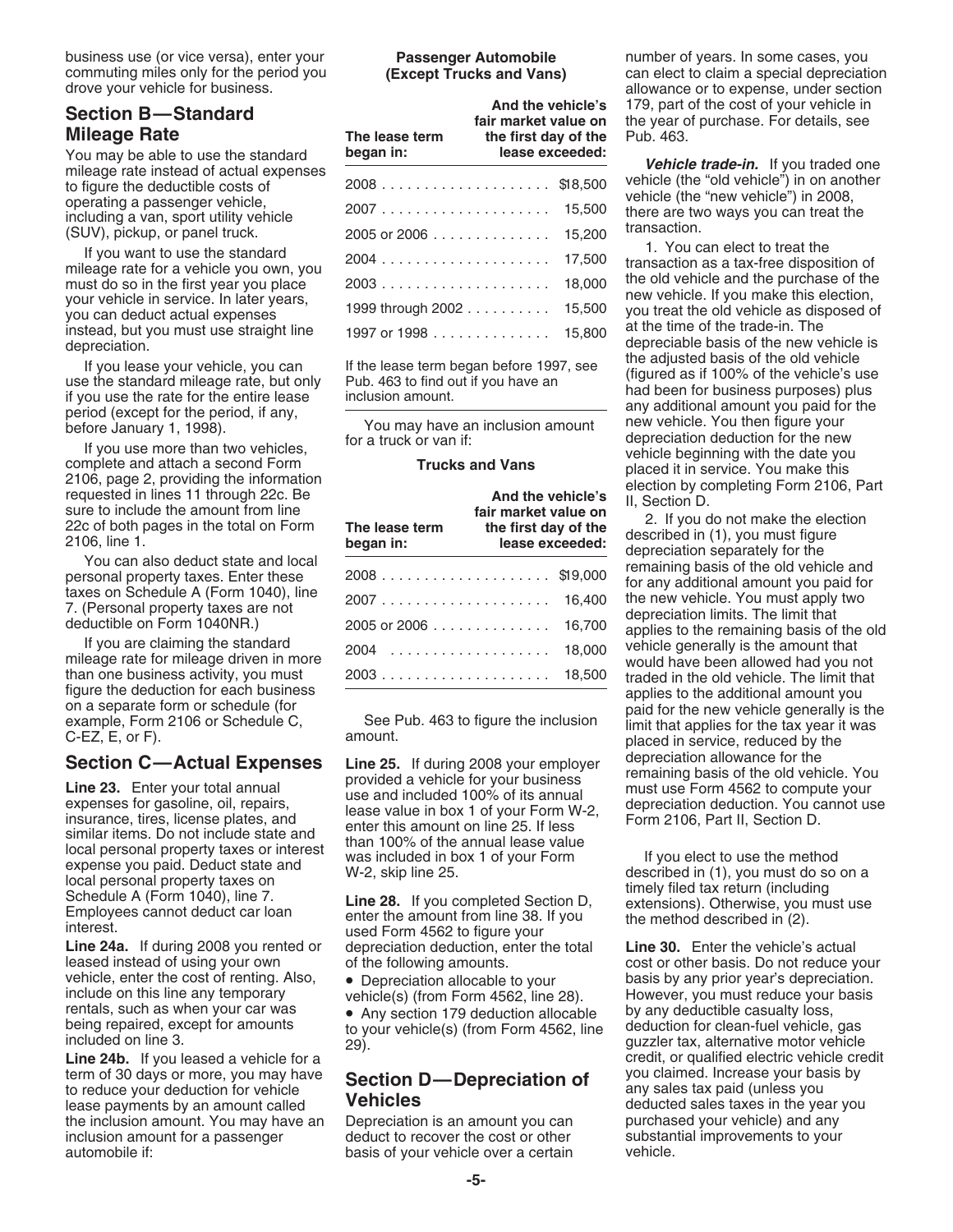If you traded in your vehicle, your **Example.** See the line 36 instruction for basis is the adjusted basis of the old depreciation limits.

**TIP**

**Section 179 deduction.** If 2008 is does not apply to any vehicle: **5.** Multiply line 4 by 50% (.50)<br>• first vear vour vehicle was placed in • Designed to have a seating capacity and enter the result . . . . . . . . the first year your vehicle was placed in service and the percentage on line 14 of more than nine persons behind the 6. Multiply the applicable limit<br>is more than 50%, you can elect to driver's seat, or explained in the line 36<br>deduct as an expense a portion of th vehicle that you choose to expense by is not readily accessible directly from 7, and enter the amount from the percentage on line 14. The total of the passenger compartment, or the particle in the 5 on line 8  $\ldots \ldots \ldots$ the percentage on line 14. The total of your depreciation and section 179 • That has an integral enclosure, fully **7.** Subtract line 3 from line 6 . . . \_ deduction generally cannot be more enclosing the driver compartment and than the percentage on line 14 load carrying device, does not have **8.** Enter the **smaller** of line 5 or than the percentage on line 14 seating rearward of the driver's seat line 7. Add the result to any multiplied by the applicable limit seating rearward of the driver's seat, line 7. Add the result to any<br>explained in the line 36 instructions and has no body section protruding section 179 deduction (line 3 explained in the line 36 instructions and has no body section protruding<br>
(beginning on page 7). Your section more than 30 inches ahead of the above) and enter the total on<br>
179 deduction for the year cannot be leading edg



during the year, use Form 4562 to<br>figure your section 179 deduction. Enter The special allowance is an allowance.<br>the amount of the section 179 additional first year depreciation **Line 33.** 

| vehicle (reduced by depreciation                                                | Cost including taxes $\ldots \ldots$ \$25,000                | <b>Election out.</b> You can elect not to                                 |
|---------------------------------------------------------------------------------|--------------------------------------------------------------|---------------------------------------------------------------------------|
| figured as if 100% of the vehicle's use<br>had been for business purposes) plus | Adjusted basis of trade-in $\ldots$ - 3,000                  | claim the special depreciation<br>allowance for your vehicle. If you make |
| any additional amount you pay for the                                           | Section 179 basis \$22,000                                   | this election, it applies to all property in                              |
| new vehicle. See Pub. 463 for more<br>information.                              | Limit on depreciation and<br>section 179 deduction \$10,960* | the same class placed in service during<br>the year.                      |

| basis for depreciation is the smaller of<br>the vehicle's adjusted basis or its fair | Section 179 basis, or limit on<br>depreciation $\ldots$ , $\ldots$ , $\ldots$ , $\ldots$ | \$10,960 | (including extensions) indicating that<br>you are electing not to claim the spec<br>depreciation allowance and the class |
|--------------------------------------------------------------------------------------|------------------------------------------------------------------------------------------|----------|--------------------------------------------------------------------------------------------------------------------------|
| market value on the date of conversion.                                              | Percentage on line $14$ $25$                                                             |          | property for which you are making the                                                                                    |
| <b>Line 31.</b> Enter the amount of any                                              | Section 179 deduction \$ 8,220                                                           |          | election.                                                                                                                |
| section 179 deduction and special                                                    | $*$ ch $0.00$ if algering out of aparial depression                                      |          | Use the worksheet below to figure                                                                                        |

If you were affected by a<br>
federally declared disaster,<br>
to the section 179 deduction and the<br>
to the section 179 deduction and the<br>
in 2008 the nortion of vehicle's cost (keep for your records) For the section 179 deduction and the in 2008, the portion of vehicle's cost<br>special depreciation allowance. For the section 179 deduction and the in 2008, the portion of vehicle's cost<br>information, see:<br>Pub. 4492-A, Infor Taxpayers Affected by the May 4, and the vehicle primarily designed or<br>
2007, Kansas Storms and Tornadoes; used to carry passengers over public **2.** Multiply line 1 by the<br>
■ Pub. 4492-B, Information for Affected streets, Areas; and automobile limits explained in the line **3.** Enter any section 179<br>● Pub 946 How to Denreciate 36 instructions, and is rated at no more deduction . . . . . . . . . . . . . . . . 36 instructions, and is rated at no more deduction . . . . . . . . . . . .... • Pub. 946, How to Depreciate than 14,000 pounds gross vehicle Property, for other disasters. **4.** Subtract line 3 from line 2 . . . weight. However, the \$25,000 limit

deduct as an expense a portion of the  $\bullet$  Equipped with a cargo area of at expressive instructions by the percentage<br>cost (subject to a yearly limit). To least 6 feet in interior length that is an expression Form 2106, li calculate this section 179 deduction, open area or is designed for use as an enter the result. If line 36 limits multiply the part of the cost of the open area but is enclosed by a cap and do not apply, skip lines 6 and vehicle that you choose to expense by is not readily accessible directly from  $\overline{z}$ , and enter the amount from

enclosing the driver compartment and

the amount of the section 179 additional first year depreciation **Line 33.** If you used the standard deduction allocable to your vehicle deduction of 50% of the depreciable mileage rate in the first year the ve (from Form 4562, line 12) on Form basis of your vehicle. However, you<br>2106, line 31. early read in section 179 deduction, special 2106, line 31. total section 179 deduction, special use the actual expense method, you depreciation allowance, and regular must use the straight line method of the cost of the new vehicle does not than \$10,960 for cars and \$11,160 for useful life. Otherwise, use the<br>include the adjusted basis of the trucks and vans, multiplied by your Depreciation Method and Pero vehicle you traded in. business use percentage on line 14. Chart above to find the depreciation

If you converted the vehicle from<br>personal use to business use, your<br>basis for depreciation is the smaller of<br>the vehicle's adjusted basis or its fair<br>market value on the date of conversion.<br>Percentage on line 14..........

Section 179 deduction and special the section of special depreciation<br>depreciation allowance claimed. The amount of the special depreciation<br>allowance. allowance or not qualified property. Allowance.

- 
- 
- 
- 

more than the income from your job<br>and any other active trade or business<br>on your Form 1040.<br>The percention allowance for your new<br>depreciation allowance for your new<br>depreciation allowance for your new<br>special depreciatio

deduction of 50% of the depreciable and mileage rate in the first year the vehicle basis of your vehicle. However, your was placed in service and now elect to **Note.** For section 179 purposes, depreciation deduction cannot be more depreciation for the vehicle's estimated the cost of the new vehicle does not than \$10,960 for cars and \$11,160 for useful life. Otherwise, use the Depreciation Method and Percentage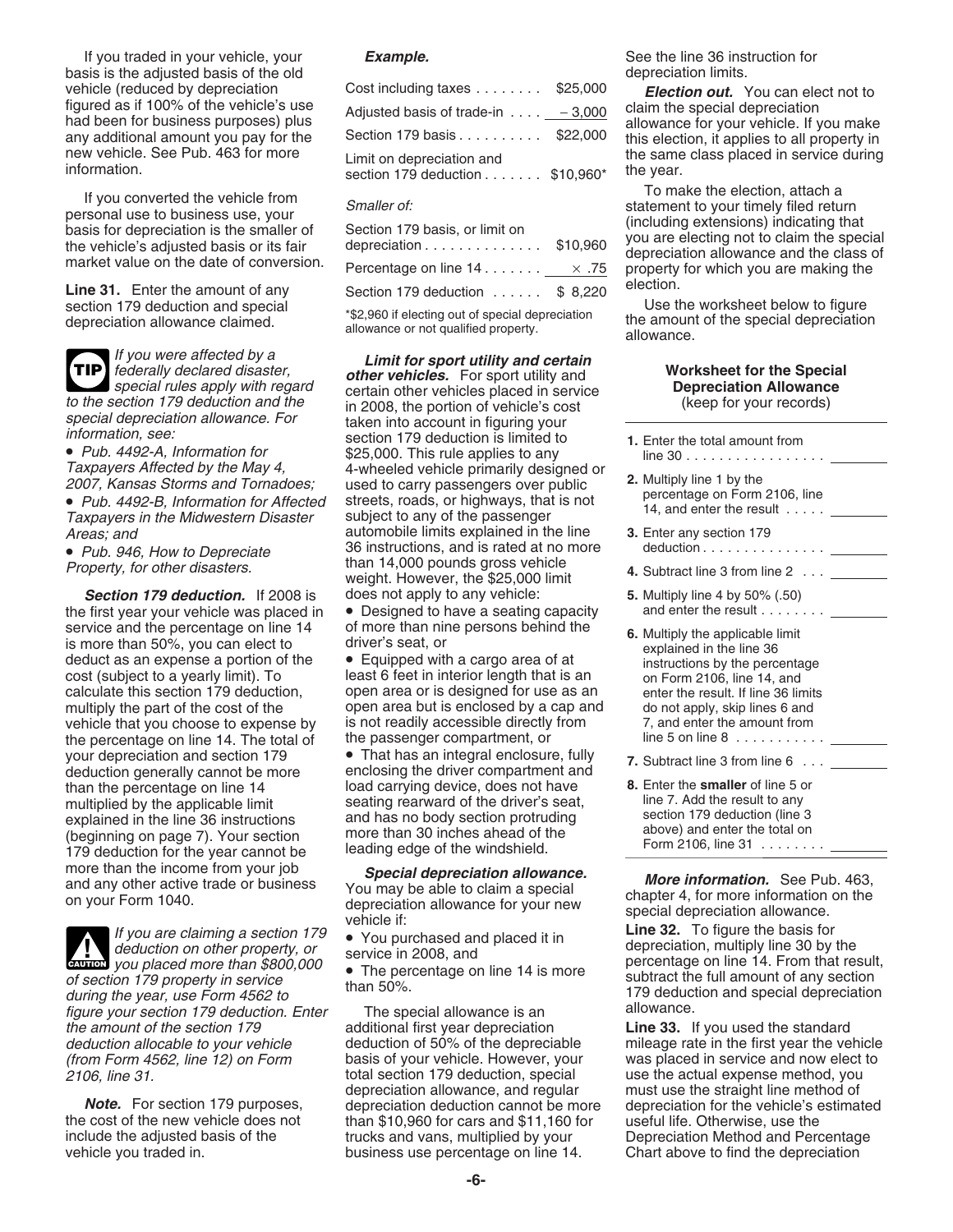| Depreciation Method and Percentage Chart-Line 33 |                |       |         |       |           |      |
|--------------------------------------------------|----------------|-------|---------|-------|-----------|------|
| <b>Date Placed in Service</b>                    | $(a)^1$        |       | $(b)^1$ |       | (c)       |      |
| Oct. 1 - Dec. 31, 2008                           | 200 DB         | 5.0%  | 150 DB  | 3.75% | SL        | 2.5% |
| Jan. 1 - Sept. 30, 2008                          | 200 DB<br>20.0 |       | 150 DB  | 15.0  | SL        | 10.0 |
| Oct. 1 - Dec. 31, 2007                           | 200 DB<br>38.0 |       | 150 DB  | 28.88 | <b>SL</b> | 20.0 |
| Jan. 1 - Sept. 30, 2007                          | 200 DB<br>32.0 |       | 150 DB  | 25.5  | <b>SL</b> | 20.0 |
| Oct. $1 - Dec. 31, 2006$                         | 200 DB<br>22.8 |       | 150 DB  | 20.21 | SL        | 20.0 |
| Jan. 1 - Sept. 30, 2006                          | 200 DB<br>19.2 |       | 150 DB  | 17.85 | <b>SL</b> | 20.0 |
| Oct. 1 - Dec. 31, 2005                           | 200 DB         | 13.68 | 150 DB  | 16.4  | SL        | 20.0 |
| Jan. 1 - Sept. 30, 2005                          | 200 DB         | 11.52 | 150 DB  | 16.66 | <b>SL</b> | 20.0 |
| Oct. 1 - Dec. 31, 2004                           | 200 DB         | 10.94 | 150 DB  | 16.41 | SL        | 20.0 |
| Jan. 1 - Sept. 30, 2004                          | 200 DB         | 11.52 | 150 DB  | 16.66 | <b>SL</b> | 20.0 |
| Oct. 1 - Dec. 31, 2003                           | 200 DB         | 9.58  | 150 DB  | 14.35 | SL        | 17.5 |
| Jan. 1 - Sept. 30, 2003                          | 200 DB         | 5.76  | 150 DB  | 8.33  | SL        | 10.0 |
| Prior to 2003 <sup>2</sup>                       |                |       |         |       |           |      |

<sup>1</sup>You can use this column only if the business use of your car is more than 50%.

2If your car was subject to the maximum limits for depreciation and you have unrecovered basis in the car, you can continue to claim depreciation. See Pub. 463 for more information.

method and percentage to enter on line result in a smaller tax liability if you a multiplying line 32 by the percentage of must file Form 6251, Alternative multiplying line 32 by the percentage

on last year's return unless a decline in<br>
your business use requires a change to<br>
the straight line method. For vehicles than 50% for business in the year it<br>
placed in service during 2008, select less in a later year, pa

column (a) only if the business use<br>
Sales of Business Property.<br>
Sales of Business Property.<br>
Sales of Business Property.<br>
Sales of Business Property.<br>
The 36. Using the applicable chart for<br>
So%. Of the three depreciatio

(a) for the first 3 years. However, you a amount to enter on line 34. The 36 limits. See Pub. 463 for not will not have a "depreciation<br>
will not have a "depreciation details.<br>
adjustment" on this vehicle for the same of t adjustment" on this vehicle for the If your vehicle was placed in the Video alternative minimum tax. This may

To use the chart, first find the date<br>
you placed the vehicle in service (line<br>
11). Then, select the depreciation<br>
method and percentage from column<br>
method and percentage from column<br>
wouse the method in column<br>
placed

**Column (a)—200% declining** year. Figure the amount to be included **balance method.** You can use in income in Part IV of Form 4797, column (a) only if the business use Sales of Business Property.

depreciation limit for your vehicle). See<br>the depreciation limit for your vehicle). See<br>**Column (b)—150% declining**<br>**Column (b)—150% declining**<br>**Column (b)—150% declining**<br>**Column (b)—150% declining**<br>**Column (b)—150% decli** 

33. must file Form 6251, Alternative multiplying line 32 by the percentage on<br>To use the chart, first find the data Minimum Tax—Individuals. The 33;

| your business use requires a change to<br>the straight line method. For vehicles | <b>NOLE.</b> If your verlicle was used filole<br>than 50% for business in the year it | Month                             | Percentage |
|----------------------------------------------------------------------------------|---------------------------------------------------------------------------------------|-----------------------------------|------------|
| placed in service during 2008, select<br>the depreciation method and             | was placed in service and used 50% or<br>less in a later year, part of the            | Jan., Feb., March $\ldots \ldots$ | 12.5%      |
| percentage after reading the                                                     | depreciation and section 179 deduction<br>previously claimed may have to be           | April, May, June                  | 37.5%      |
| explanation for each column.                                                     | added back to your income in the later                                                | July, Aug., Sept                  | 62.5%      |
| Column (a) $-200\%$ declining<br><b>balance method.</b> You can use              | year. Figure the amount to be included<br>in income in Part IV of Form 4797.          | Oct., Nov., Dec. $\ldots$         | 87.5%      |

50%. The 150% declining balance<br>
method may give you a smaller vehicle during the year, use the taxicabs, are not considered passenger<br>
depreciation deduction than in column following instructions to figure the<br>
(a) for th

automobile that is classified by the